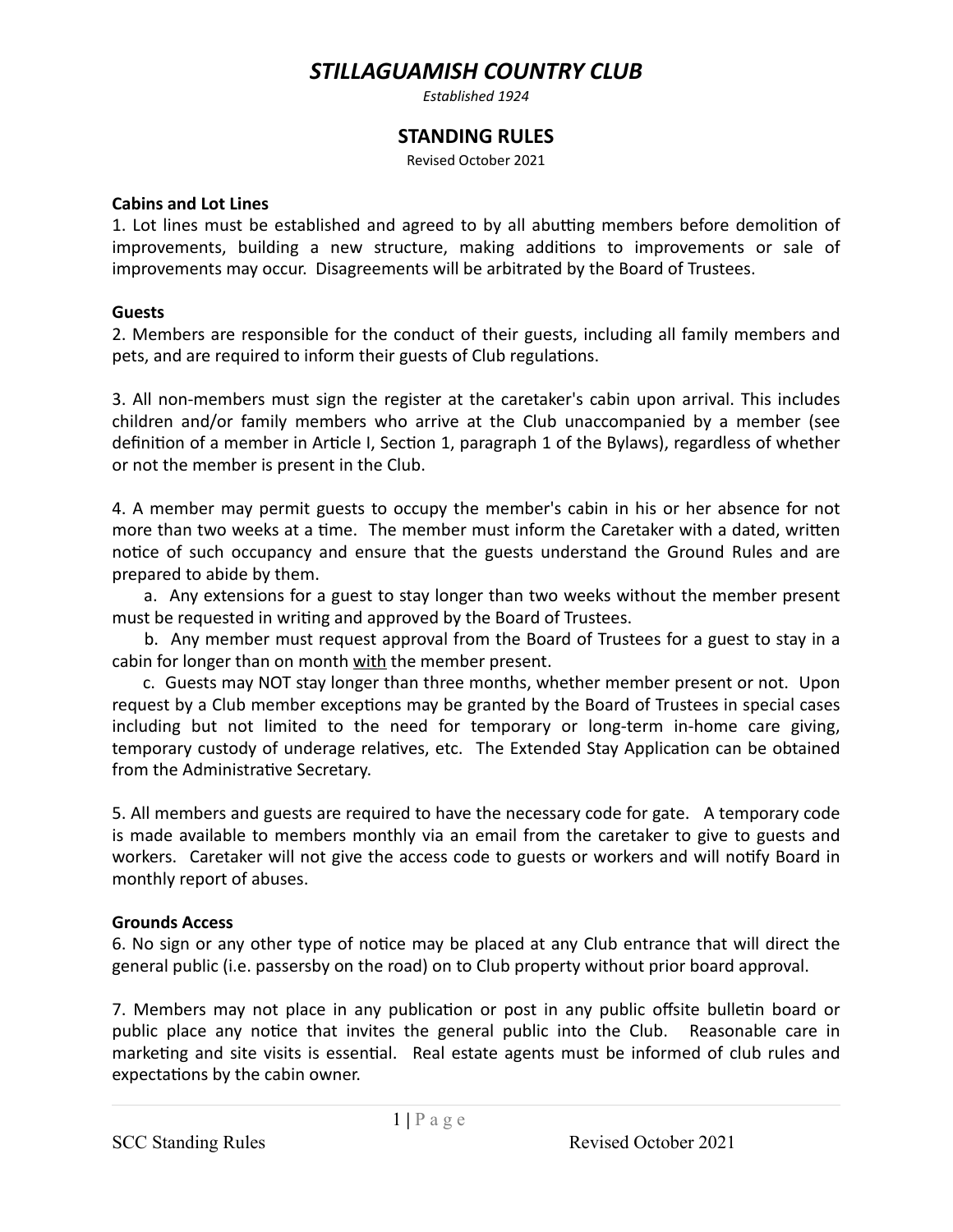#### **Board of Trustees**

8. Every member of the Corporation is eligible after two years of membership, and will expect to be nominated, to serve on the Board. An exception to the two-year requirement may be considered if a family member has had a long-term association with the Club before assuming ownership of the improvements on an assigned lot.

9. A member may attend any meeting of the Board of Trustees. Notice should be given to the President at least 72 hours in advance to insure that adequate space is available. If, at the Board's discretion, a discussion occurs involving a problem not appropriate for general membership discussion, members will be excused from the Board's deliberations.

10. Items to be brought before the Board should be submitted to the President at least 7 days in advance to allow time for research.

#### **Caretaker**

11. Members may ask the caretaker to observe and report conditions or events affecting their improvements, but members are not authorized to give orders or change the duties assigned. Complaints or requests for change in the duties should be communicated to the President or Caretaker Liaison. Payment should be made to caretaker for services to an individual member that require time and effort beyond the caretaker's regular assigned tasks, and is the responsibility of the requesting member.

#### **Dangerous Conditions**

12. Members should report to the Grounds Committee any conditions that threaten the safety or welfare of the corporation or its members such as: fire hazards, unsightly debris, trees or branches that endanger power lines, windfalls that block roadways or endanger property (leaning or dangerous trees on a member's assigned lot are his/her responsibility).

13. Members are responsible for continued maintenance of their assigned lot and for the correction of any condition that may constitute a threat to their neighbors or to the general community property.

14. Club roads will be plowed to enable access by emergency and utility vehicles during periods of heavy and persistent snow (typically when snow approaches a depth of 12 inches). Decisions regarding the need to plow will be made by the Grounds Committee with input from the caretaker and Board members. The Club will not plow driveways; however, members may make their own arrangements with the plow operator.

15. Concern about debris/trees in the river or creek should be reported to the Board. Washington State Fish and Wildlife Service is the lead agency and administers regulations over waterways from bank to bank. The Board will contact the Fish and Wildlife Service to determine what appropriate action can be taken. Members should not attempt removal of "natural" debris (i.e. stumps/trees) from the waterways.

## **Work Day Assessment**

16. The Board of Trustees will set a non-participation fee for the annual Work Day. This fee will be determined at the Board meeting preceding the annual September membership meeting and announced at the Annual Meeting. This fee will be waived for a member who provides a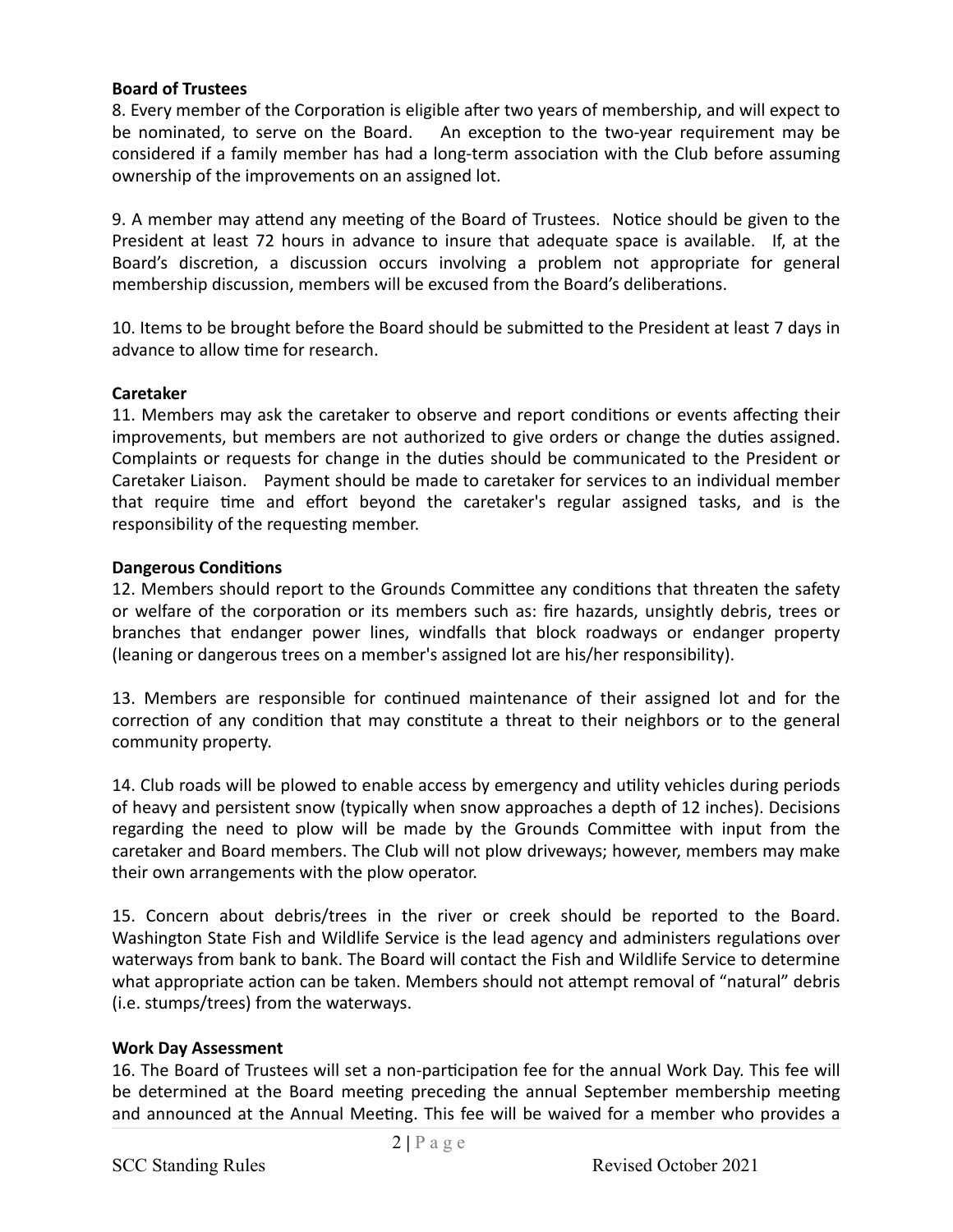worker on Work Day or an accepted service as approved by the Board. Non-participant fee will be the amount as provided in Schedule of Fines, Fees and Interest Rates of the Bylaws.

## **Special Rules Covering Tree Cutting**

17. As recognized by Washington State law, trees belong to the land. Thus, Club members may not profit individually from trees on their assigned lots or elsewhere on corporation property nor can firewood be removed from Club grounds. Trees enhance the beauty of the Club and provide a special and unique ecosystem. Thus, members must contact the Grounds Committee before cutting any trees on any corporation property, except in emergencies (e.g., trees that have been damaged by weather and that threaten member's improvement). Yarding report must be submitted as required by the State of Washington.

a. No tree may be cut for personal financial gain. Profit from cutting of trees (sale of trees less cutting costs) must be given to the Corporation. If trees are cut and sold, the member must provide the Board of Trustees with an itemized invoice showing sale price and cutting costs. 

b. In any 3-year period, members may not cut more than 50 percent of trees on their assigned lot. Tree cutting rules apply only to trees greater than 6" in diameter at four feet off the ground and more than 150' from a waterway.

c. Members must mark all trees to be cut, either on their assigned lot or on community property, and advise the chairman of the Grounds Committee in writing of the proposed cutting and reason for removal. If a member will cut 1 to 3 trees in a one calendar year period, he or she must have a signed authorization form from the Grounds Committee before cutting begins. If a member wishes to cut more than 3 trees in a one-year period, he or she must have an authorization form approved by the Board and signed by the Grounds Committee before cutting begins. Possible reasons for denial include property line issues, need for County permission, need to limit cut to three trees, or the need for a hazard tree assessment from a certified arborist. 

d. Upon completion of cutting and cleanup the Grounds Committee chair shall give all notifications of tree cutting and authorizations for such cutting to the Administrative Secretary. These will be filed by lot number in the Club files.

e. Members are to contact the resident Grounds Committee person and request, either orally or in writing, permission to cut windfalls. Written permission must be given before any cutting is done. The resident Grounds Committee member can act immediately on dangerous trees or those obstructing right-of-ways and does not need the signatures of other committee members. 

f. Any member of the Grounds Committee must obtain the signature of another member of the committee for the cutting and/or removal of any trees, either on their assigned lot or on community property.

g. Before signing the Tree Cutting Authorization Form the Grounds Committee member must personally inspect the tree(s) to be cut.

h. Club members shall exercise reasonable care in cutting trees. The intent of permission is to prevent damage to persons or property and to preserve and manage the natural environment consistent with the intent of the Bylaws of the Corporation.

i. Each Club member in good standing is entitled to up to five cords of wood per year from Club community property as allocated by the Grounds Committee.

j. Members shall have no more than 90 days to remove debris from tree cutting. If a member fails to do so, the Grounds Committee or Board of Trustees may have the area cleaned and costs will be borne by the responsible member.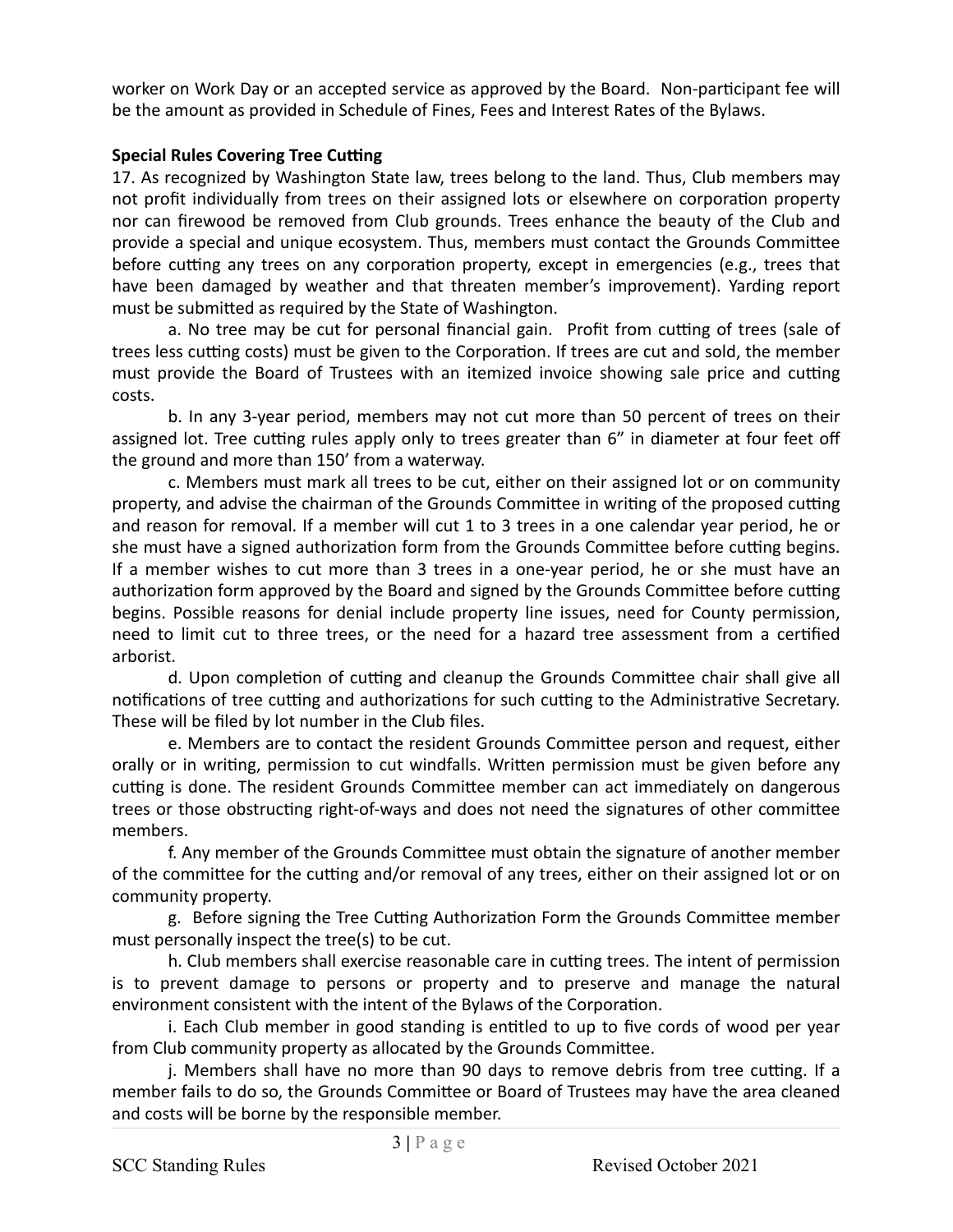k. **Large Trees Within 150' of French Creek, the River, or Blue Pond**: In addition to the above requirements c,d,f,g, and h for large trees, a hazard tree assessment by a certified arborist is required by Snohomish County to cut any tree within a "Critical Area," defined as a buffer of 150' around any salmon-bearing waterway. This includes French Creek and Blue Pond in addition to the North Fork of the Stillaguamish River. Refer to Assistance Bulletins #15 (Critical Area Regulations) and #52 (Hazard Tree Removal) from the Snohomish County Planning and Development website. Any tree may not be removed for sale or firewood. The SCC Standing Rule for cleanup is therefore overruled in this case. Replanting the area is recommended.

# **Resigning Membership/Sale or Transfer Improvements/Membership Application**

18. The Process for the Sale or Transfer of a Resigning Member's Improvements, and Application for Membership.

- 1. Contact the Administrative Secretary to review the steps for resigning your membership and selling your improvements.
- 2. Notify the President and Administrative Secretary in writing that you intend to resign your membership and sell or transfer your improvements. State the asking price and provide a description of the improvements for the Club newsletter if applicable.
- 3. Pay any unpaid obligations to the Club (dues, assessments, or fines) not covered by your membership deposit. No notification of sale or other action on the intended resignation will be taken until all obligations to the Club are paid in full. The Board will not interview applicants for membership until these obligations are paid.
- 4. Provide the Administrative Secretary with copies of any pertinent agreements with other Club members such as well agreements, easements, or shared roads that affect use of your lot.
- 5. Review your lot lines and insure that the corners are clearly marked. Provide the Administrative Secretary with a simple diagram of your lot showing the location of improvements. Lot line markers for any lot adjacent to community property are subject to review by the Board before any sale can be finalized.
- 6. When the above items have been satisfied, the Administrative Secretary will notify all Club members that you are resigning your membership and that your improvements are either being transferred or are for sale to an approved applicant.
- 7. Obtain and complete the "Real Property Transfer Disclosure Statement" (available from stationary stores, realtors, and escrow companies or online) to comply with a 1994 State law. A copy of this form must be available in your cabin for inspection by any prospective buyer.
- 8. Assemble a notebook of information about your cabin (well agreements, septic system, lot lines, improvements, what's included, etc.), Club documents (not Club Roster), and Club map without names and keep it conveniently available in your cabin for review by an agent or prospective buyer.
- 9. If you use a real estate agent, you are reminded that the agent is your guest on private Club property and is expected to follow all the Ground and Standing Rules for members and guests. You are responsible for informing the agent of the following rules before signing a contract: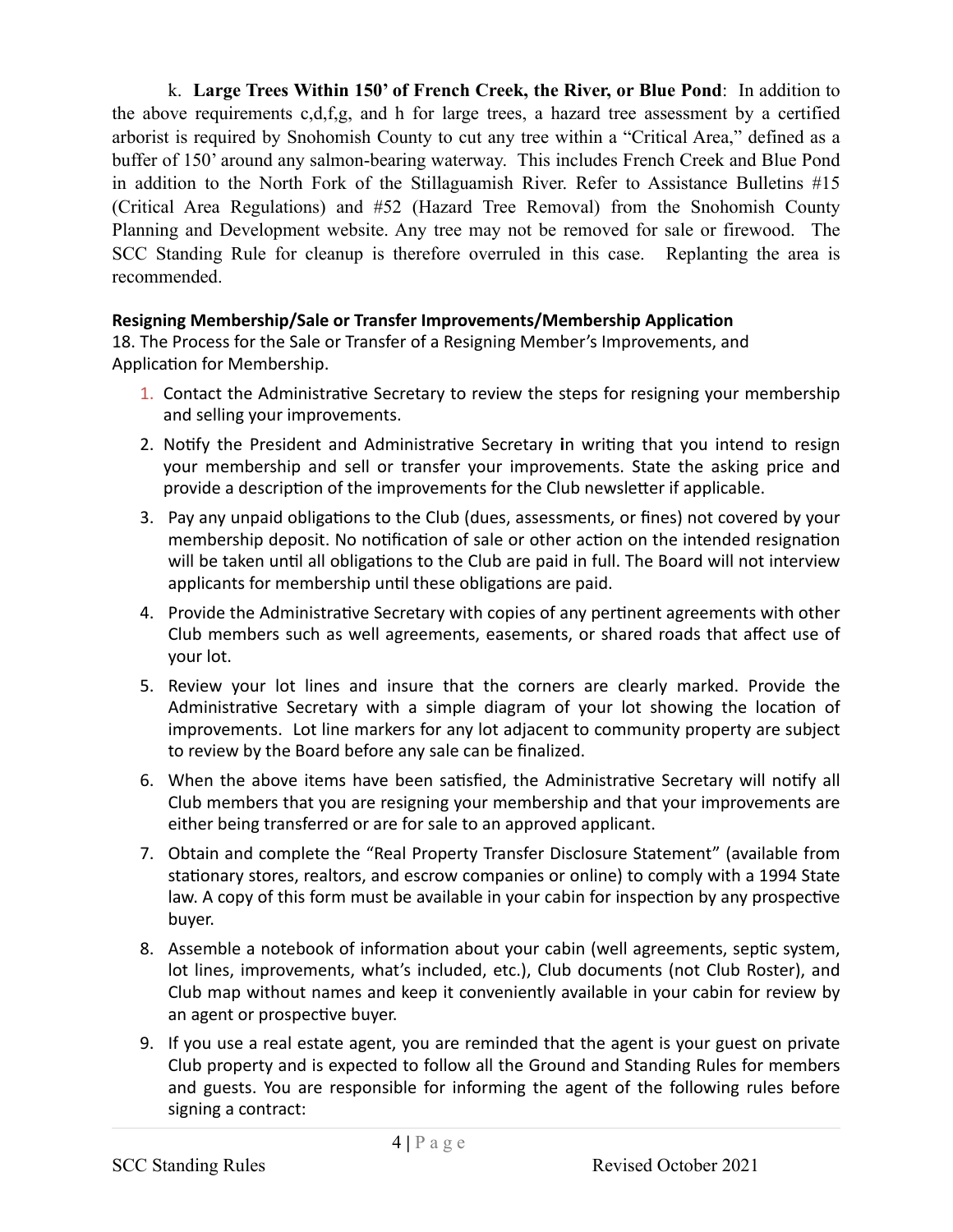- 1. Sign in at the Caretaker's house at every entry.
- 2. Obey the speed limit of 10 mph.
- 3. Post no advertising on the highway or Club property that directs the general public (i.e. passersby on the road) onto Club property without the prior approval of the Board. One For Sale sign may be posted on the lot of the seller.
- 4. Do not use the Club address anywhere in any advertising. Use your PUD address.
- 5. Do not allow real estate agents to use the Club Directory for any purpose.
- 6. No open house is permitted without approval from the Board.
- 7. Assure that prospective buyers are always accompanied by the seller or an agent. Nonmembers without cause are not allowed to wander around the Club. The caretaker is not allowed to show a cabin.
- 8. The Board wishes to respect the privacy and security of *all members* and will take whatever action it deems necessary to protect their rights to same. Members can be fined or otherwise penalized for failure to follow the Club rules, at the discretion of the Board of Trustees. Article I, Section 2, Paragraph 3 & 4.
- 10. When you have a prospective member and have agreed on the price and financial arrangements, contact the Club Administrative Secretary to request an Application for Membership and related material. If you are transferring your improvements to a family member he/she still must apply for membership.
- 11. Arrange for the prospective member to meet with potential sponsors. They must meet in person; telephone interviews are not acceptable. We suggest arranging a social occasion with several potential sponsors as well as the potential neighbors. This should be a time for the applicant to learn more about the Club and to meet several members. Have sponsors send letters to the Club Administrative Secretary. The letters must be detailed and substantial, including at least how long and in what capacity the writer has known the applicant or when and where they met, what skills or experience the applicant would be able to contribute to the Club, and how the applicant intends to use the Club. The Board may return any letter it deems inadequate and request additional information or sponsors.
- 12. The prospective member should submit the application as directed by the Administrative Secretary with the nonrefundable application fee of \$100.
- 13. You will be responsible for assisting a prospective member in filling out a Lot Line Agreement between the prospective member and your neighbors. That agreement must be received by the Administrative Secretary before the application and related paperwork will be forwarded to the Membership Committee.
- 14. If a member of the Board of Trustees or the Membership Committee is the seller, he/she will recuse him/herself from both the Membership Committee and Board interviews.
- 15. When the Administrative Secretary has received all the necessary paperwork, the application will be forwarded to the Membership Committee for review, for a criminal background check, and to schedule an interview with the applicant. At the conclusion of the Membership Committee interview, the applicant must sign the Prospective Member's Statement of Agreement and it will become part of the application.